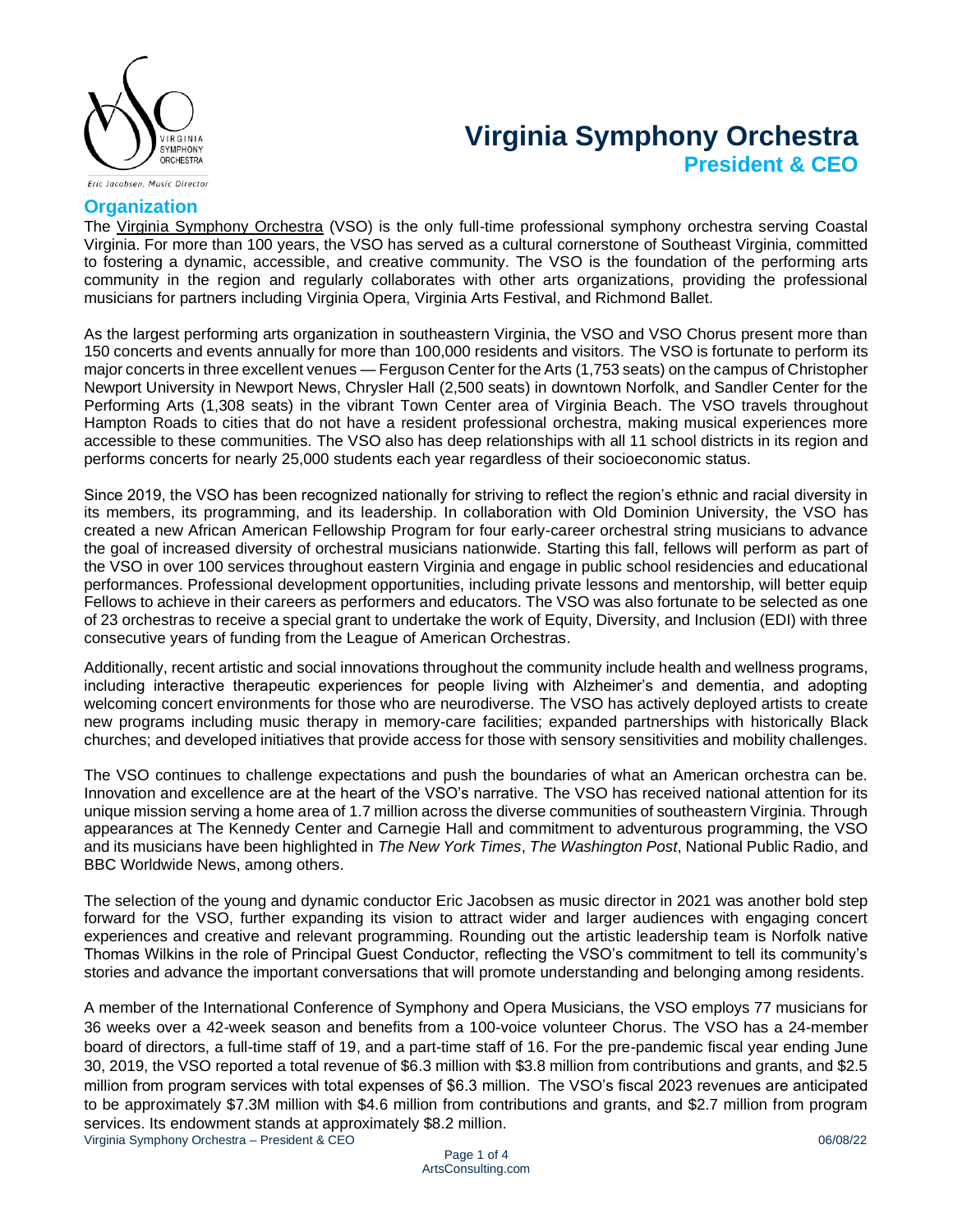# **Community**

The Hampton Roads metropolitan area consists of nine cities and seven counties with a population of over 1.7 million in southeastern Virginia. The region boasts one of the world's largest natural harbors and the world's largest navy base. It attracts millions of tourists for the historical and cultural significance of the area and the beaches of the coastline. Federal defense, tourism, and maritime commerce are the major, longtime drivers of the area's economic and population growth and stability. The metropolitan statistical area (MSA) includes Virginia Beach, Chesapeake, Norfolk, Newport News, Hampton, Portsmouth, Suffolk, Williamsburg, Poquoson, Franklin, and the counties of Gloucester, Isle of Wight, James City, Mathews, Southampton, and York. Three North Carolina counties are also considered part of the MSA: Camden, Currituck and Gates. The demographics of the Hampton Roads MSA include 57% White, 31% Black/African American, 4% Asian, 4% mixed race, and 4% other races.

This complex area straddles the waterway known as Hampton Roads, a large bay that empties into the Chesapeake Bay and Atlantic Ocean. It is the largest metropolitan area in the state of Virginia in terms of population and offers an interesting mix of urban, suburban, waterfront and inland environments. Additionally the area has a substantial Navy and Marine presence and a sizeable portion of the economy is connected to these activities. Virginia Beach has grown rapidly and is an interesting mix of touristy beachfront and modern commercial and family residential areas with the large Oceana Naval Air Station thrown into the mix for good measure. The greater area has an assortment of museums particularly related to its maritime history, as well as a good set of performing arts activities. Numerous rivers and waterways traverse the area. The land is low and level throughout the city. The climate is generally marine and the geographic location avoids the worst of northern and southern storm tracks. Cool Atlantic breezes frequently temper the long, warm summers. Extreme temperatures are infrequent, and winters are usually mild and may pass with no measurable snowfall.

Sources: thinkcurrituck.com/blog/hampton-roads-population; ghrconnects.org/demographicdata?id=281263; simonhouses.com/articles/cities/five-reasons-hampton-roads.php; bestplaces.net/city/virginia/hampton

# **Position Summary**

The President & CEO will generate and execute strategies and operating plans, ensure fiscal resiliency from both earned and contribute revenues, and articulate the VSO's mission, vision, and values to a wide array of stakeholders. The President & CEO will be responsible for the implementation of policies and key strategies as set by the board of directors in collaboration with the artistic and management teams. As a highly visible and public figure, the President & CEO will bolster education and community engagement programs to ensure strong participation in the VSO's numerous activities throughout the region. Demonstrating a deep knowledge of and ability to implement evolving business models, the President & CEO will exemplify a forward-thinking vision that integrates innovative programming with positive artistic, educational, and social impacts. The President & CEO will develop meaningful and authentic relationships with subscribers, individual and corporate donors, foundations, educational institutions, government agencies, convention and visitor bureaus, and civic organizations, among others. Mutually beneficial partnerships with these individuals and organizations will be important to the future success of the VSO.

# **Roles and Responsibilities**

## **Strategic Leadership and Board Governance**

- Lead the development and implementation of a strategic plan with clear operational goals that advances the VSO into its second century of service.
- Engage with the board and senior management team to establish timelines and performance measures that focus on the achievement of the strategic plan's goals.
- Readily adapt to changing demographic, market, and social trends to effectively respond to the communities served by the VSO.
- Guide diverse board prospect identification, cultivation, and recruitment with the Governance Committee with inclusion at the forefront of thinking and planning.
- Collaborate with the Board Chair to leverage the experience of board committees that focus on board orientation, education, and succession planning with an eye towards future board members and leaders.
- Advise the board on effective policy setting, community ambassadorship, fundraising, and general governance practices.
- Stay abreast of activities and developments in the orchestra industry and advise the board on matters that may be helpful to advance the VSO's objectives.
- Embrace other strategic leadership and board governance responsibilities, as needed.

Virginia Symphony Orchestra – President & CEO 06/08/22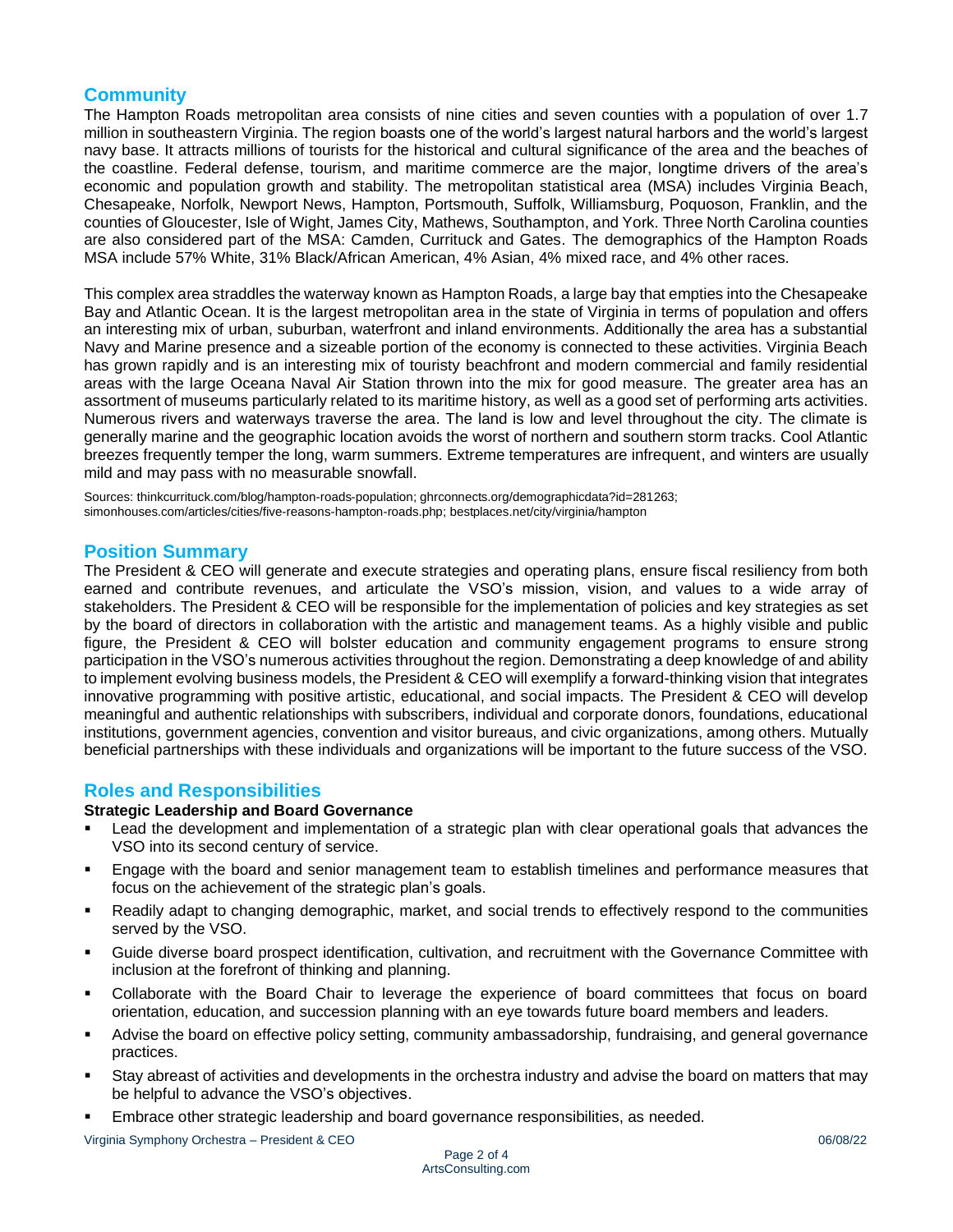## **Community Engagement and Revenue Maximization**

- Raise the VSO's public image through proactive community participation, engagement, and strategic partnerships that clearly articulate the value of the VSO.
- Develop authentic and mutually beneficial relationships with community, educational, and social service organizations to better engage with the diverse region that the VSO serves.
- Establish professional relationships with key funders and audience members to support the VSO's unique multivenue operating needs.
- Identify and engage with key community partners to diversify and expand the organization's individual, foundation, corporate, and government donor base.
- Strengthen earned and contributed revenue opportunities with the board, development staff, and marketing team to achieve short- and long-term financial goals.
- Cultivate new and existing donors for ongoing support while seeking new prospects to ensure a robust and diversified funding base.
- Embrace other community engagement and revenue maximization responsibilities, as needed.

## **Artistic Partnerships and Innovation**

- Collaborate with the Music Director to design artistic programs that highlight symphony musicians, guest conductors, and guest artists where they can achieve the highest quality programs and performances.
- Leverage the VSO's artistic, educational, and programmatic objectives by supporting innovative program concepts, special events, and audience engagement activities that are in alignment with financial capacity.
- Develop meaningful and respectful relations between the VSO board, staff, and its deeply valued musicians and ensure that the collective bargaining agreement with the American Federation of Musicians is equitable.
- Seek out new education and community engagement opportunities for the VSO in consultation with the Music Director and artistic team.
- Embrace other artistic partnerships and innovation responsibilities as needed.

### **Fiscal Vitality and Organizational Management**

- Develop, monitor, and report organizational financial performance and readily adapt to changing circumstances.
- Recruit, engage, and mentor an experienced and dedicated management team with a focus on equity, diversity, and inclusion.
- Foster an ongoing culture of positivity via open and honest communication with board, staff, and musicians, embedded in a team building philosophy rooted in trust and cohesion.
- Design equity and diversity plans with senior board and staff leadership that reflect workforce needs and volunteer support for inclusive and accessible programs for audiences, students, and musicians.
- Determine and measure attainable employee goals, establish appropriate performance measures, and ensure equitable compensation structures and benefit programs.
- Embrace other fiscal vitality and organizational management responsibilities, as needed.

### **Traits and Characteristics**

The President & CEO will be a collaborative leader in both guiding and supporting organizational, artistic, team, and diversity goals. Receptive to new ideas and driven by a commitment to deliver results, this individual will be people-oriented and thrive in an organization that seeks opportunities for thoughtful adaptation and proactive change. Extremely comfortable in settings where there is frequent interaction with others, the President & CEO will be instinctive and authentic by nature in establishing, cultivating, and building relationships throughout the region.

Other key competencies include:

- **Leadership, Flexibility, and Resiliency** The vitality to organize and motivate other people to accomplish goals, create a sense of order and direction, adapt to changing circumstances, develop a deeply rooted organizational culture, and gain active participation from board, staff, musicians, and strategic partners.
- **Interpersonal Skills** The flexibility to anticipate, meet, and exceed stakeholder and partner needs while communicating effectively, building rapport, listening carefully, and relating well to an array of diverse constituencies.